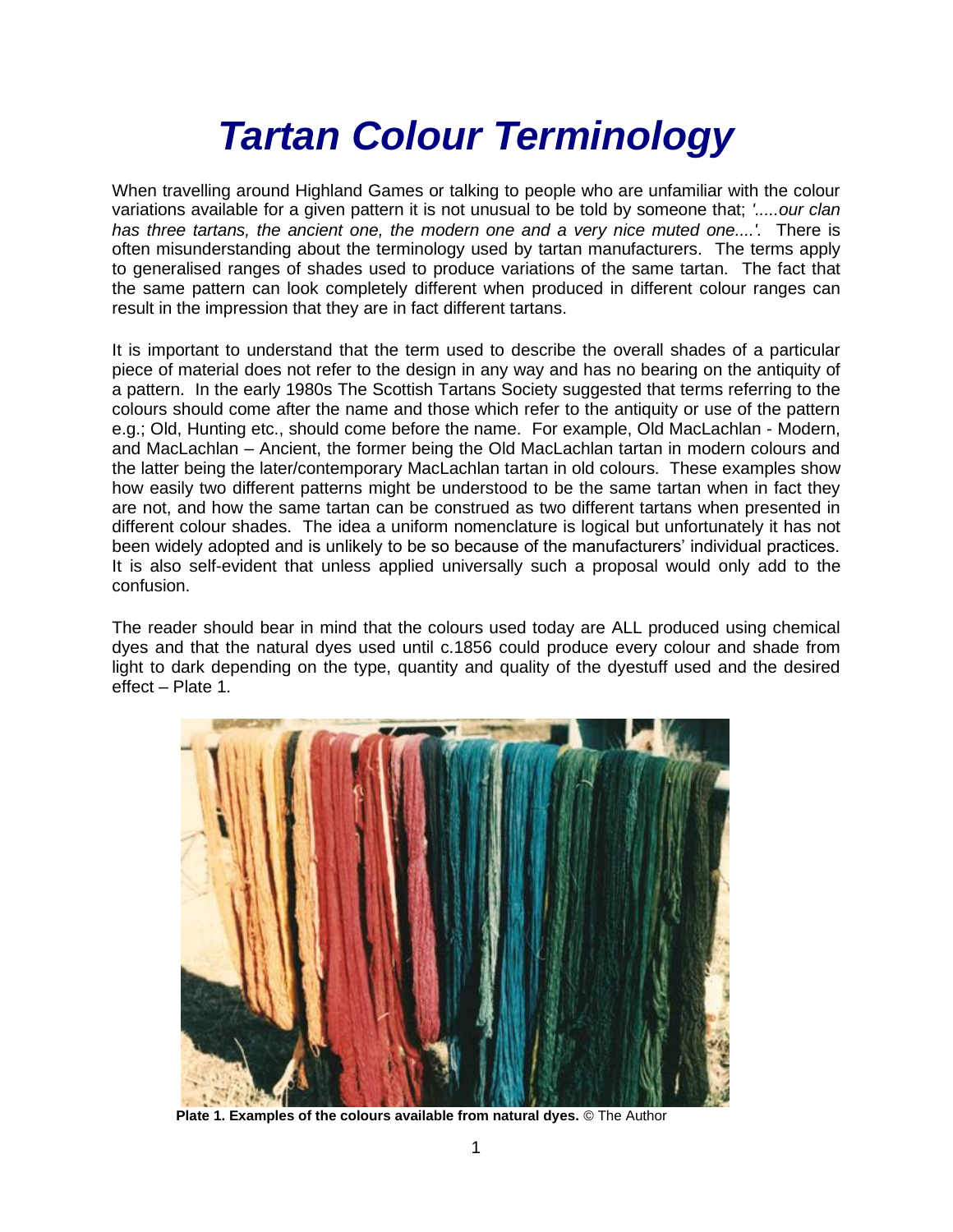By the last quarter of the 18th century the famous weaving firm William Wilson & Sons of Bannockburn were working with large quantities of natural dyes to produce standard colours. They continued to develop these until the increasing availability of artificial dyes made natural ones uneconomic. The skill with which Wilsons produced their colours from natural dyes can still be appreciated by examining some of their many surviving specimens (Plate 2) and studying their dye recipes<sup>1</sup>. These recipes combined both traditional Highland dyes, such as native Cudbear<sup>2</sup> and imported Cochineal with newer imported dyes like Fustic<sup>3</sup>.



**Plate 2. A collection of Wilsons of Bannockburn's natural dyed tartan specimens c.1820-40.** Photo: Bonhams

<sup>1</sup> Wilsons' 1783 Dye Recipes can be found in The 1819 Key Pattern Book - [One Hundred Original Tartans.](1819.htm)

<sup>2</sup> <https://en.wikipedia.org/wiki/Orcein>

<sup>3</sup> <http://www.wildcolours.co.uk/html/fustic.html>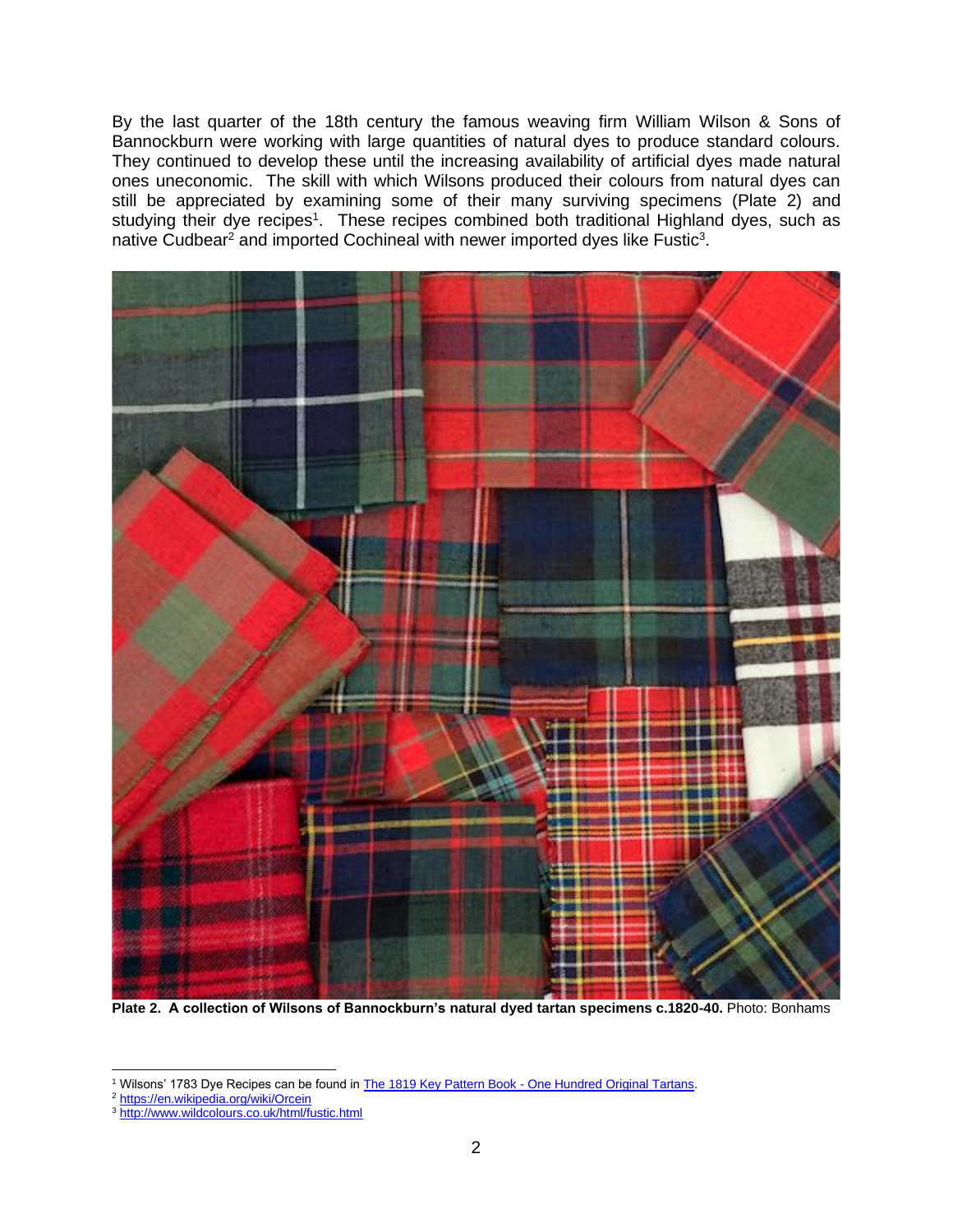From the mid-19th century artificial dyes offered a cheap, quicker and easier way of obtaining standard colours albeit often to the detriment of the original patterns where the design subtleties often became obscured. Below are listed the major colour groupings and the various contemporary names applied to them throughout the Trade.

# **OLD, ANCIENT or VEGETABLE COLOURS**

These are the mid-light shades that are supposed to represent the colours obtained in the past from natural dyes, their use can be dated to the mid-1930s. A 1936 catalogue from Andersons (now Kinloch Andersons) described the range as *exceedingly popular*. Whether they were a result of a movement against the dark shades of Modern Colours, or designed by the Trade to increase their range and thereby commercial success, is unclear. There is a story to the effect that shortly after the war (WWI) someone was seen wearing a kilt at a highland games where the original Modern Colours of the cloth had faded by use and exposure to the elements into something like what are now call Old Colours. The author has demonstrated this process by placing a piece of cloth in Wilsons' Colours (see below) under glass in direct sunlight with half the sample covered. Over a period of about 18 months the section in the light faded out towards the Old or Ancient range.

In general, Old/Ancient colours do not reflect the shades obtained from the natural dyes which were used in old tartans. They are far too insipid in comparison and have a uniform paleness unrepresentative of the old highland specimens (Pate 3).



**Plate 3. Cumming Hunting/Buchan tartan in Old Colours.**

The term Old/Ancient colours has no bearing on the age of the particular pattern which they describe and it is therefore possible to have a recent tartan woven in Old Colours and called Ancient. An additional complication is the use of the term 'Ancient' as part of the name, a good example is the Ancient Atlantic tartan which was designed in the 1970's and features a mix of Old and Modern shades.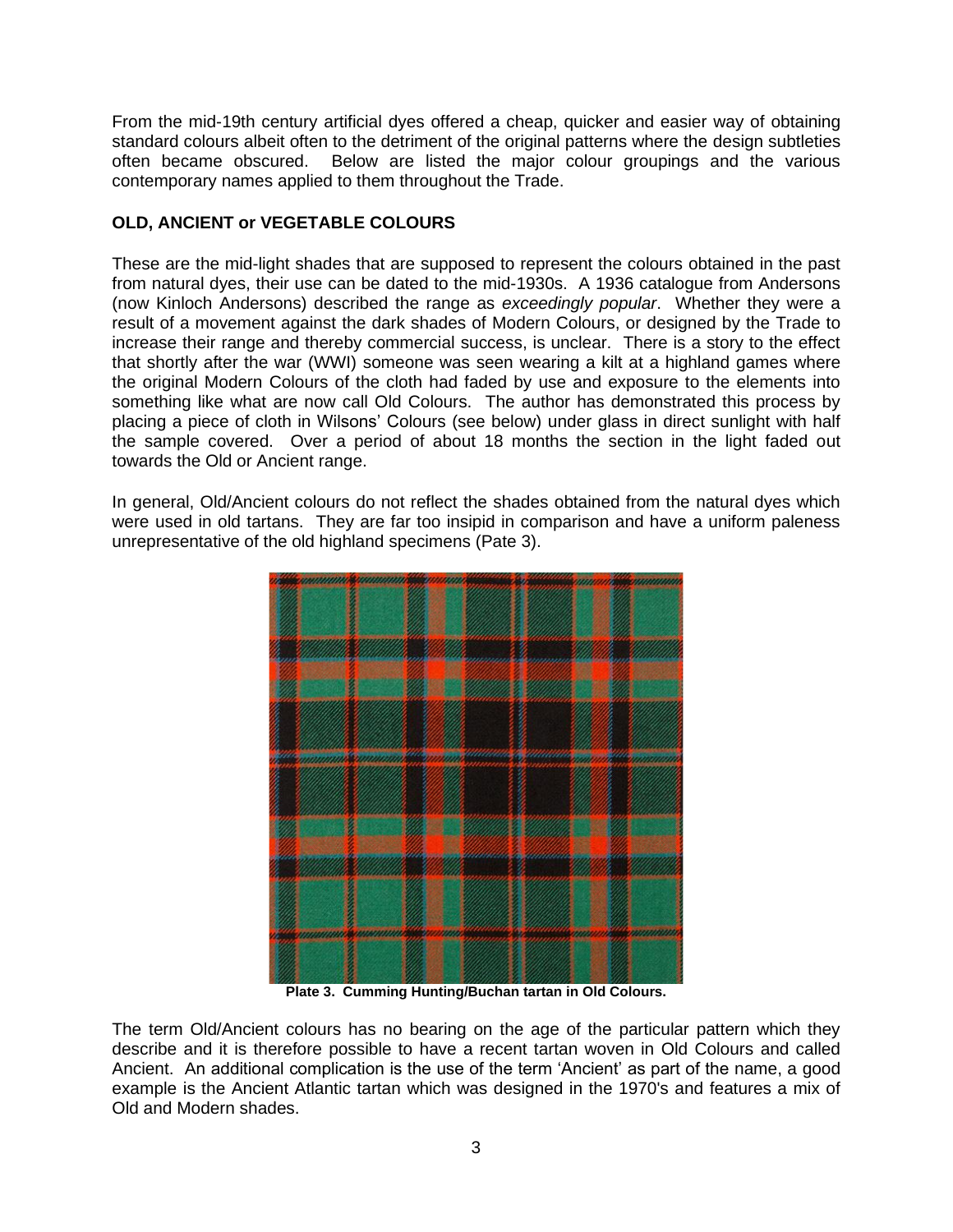#### **MODERN or ORDINARY COLOURS**

The early aniline or artificial dyes were a by-product of the coal and chemical industries, the first of which, Perkin's Purple, was produced in 1856<sup>4</sup>. This was quickly followed by the other artificial colours and new names, for example; Fuchsia/Magenta<sup>5</sup>. Although cheap and easy to use, these dyes did not have the subtlety and versatility of those they replaced and as a result the shades were typically very strong and dark. It was by using these shades that the Black Watch regimental tartan became so dark as to be almost black. Once the use of natural dyes ceased these aniline colours continued to be used as the standard shades, until the invention of 'Old Colours'. Indeed, the Ministry of Defence still specifies the exact shades of the colours to be used in military tartans and thereby maintains the myth of their dark origins in the face of extant specimens of the early 19th century which are woven in the middle range Wilsons' shades.

When put together, the modern shades of blue, black and green give an overall dark appearance and can tend to obscure the actual pattern. Ironically, some of these shades, especially the reds and blues, are quite good matches to the shades obtained from natural dyes and frequently used in 18th century rural tartans. There are at least two examples of pre-1750 tartans in which the blue, green and black are all dark and which by contemporary parlance would be classified as modern colours<sup>6</sup>. However, the use of such uniform dark colours does seem to be have been the exception rather than the rule during that period.



**Plate 4. Cumming Hunting/Buchan tartan in Modern Colours.**

<sup>4</sup> Mauveine or Perkin's Purple - <https://en.wikipedia.org/wiki/Mauveine>

<sup>&</sup>lt;sup>5</sup> Fuchsia or Magenta - <https://en.wikipedia.org/wiki/Magenta>

<sup>&</sup>lt;sup>6</sup> Discussed in papers on the 64th Regt - [Loudoun's Highlanders](https://www.scottishtartans.co.uk/64th_Regt_-_Loudon) and [MacDonald of Borrodale](https://www.scottishtartans.co.uk/MacDonald_of_Borrodale.pdf) tartans.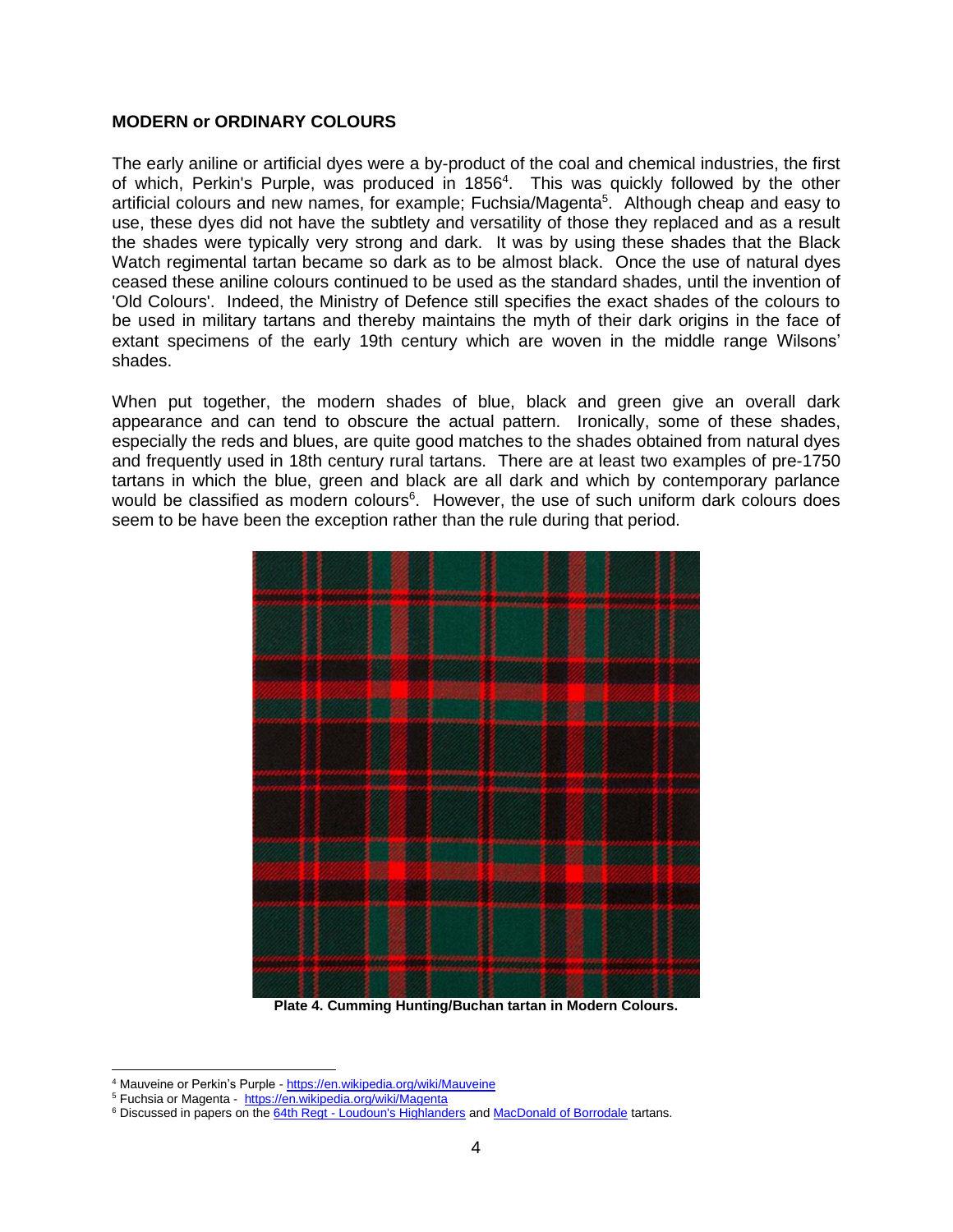#### **MUTED COLOURS**

These are of fairly recent origin, early 1970's, and fall somewhere between the old and modern colour ranges (Plate 5). Broadly speaking, they are the best commercial match to the overall shades of natural dyes used prior to 1856. Once again, the problem with these shades is that they are of a uniform hue and therefore inconsistent with the old practice of counter balancing shades.



**Plate 5. Cumming Hunting/Buchan tartan in Muted Colours.**

### **REPRODUCTION & WEATHERED COLOURS**

Although slightly different to each other, these two ranges are used by different weavers for roughly the same colour palettes. The term 'Reproduction' is restricted to those patterns produced by D.C. Dalgleish Ltd, Selkirk, who were the originators of this range. The story surrounding the origin of these colours is very romantic but quite false. It was claimed that a piece of tartan was dug up at the Culloden battlefield in 1946 and after 200 years buried in the peat, the colours had become very drab, hence the term 'weathered' by some manufacturers. Unfortunately, the firm who gave us Reproduction colours has declined to answer questions concerning the shade's origins and it is perhaps significant that there appears to be no record of the 'original specimen'. Given the historical importance of such an artefact it is not unreasonable to expect it to have been examined, photographed, the claims verified by an independent observer and the specimen preserved. It is the author's opinion that the story is apocryphal and an invention designed to sell more cloth.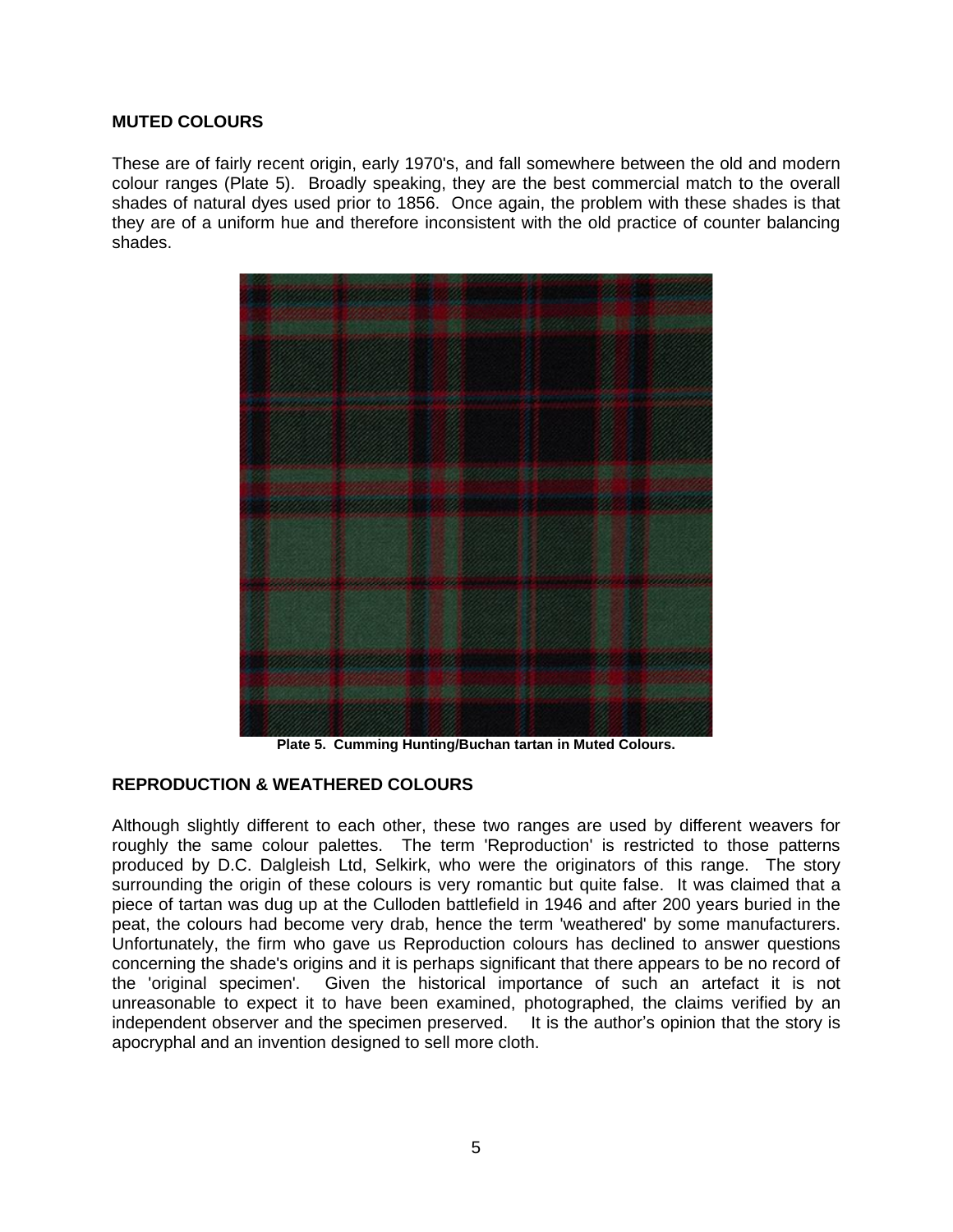The main differences are that with Reproduction shades that the usual blues become slate blue, black a less intense charcoal black, red a deeper shade and green a sort of khaki (Plate 6). In the Weathered range the blue become grey and green becomes brown whilst the red is closer to the scarlet/orangey shade found in Old colours (Plate 7).



**Plate 6. Cumming Hunting/Buchan tartan in Reproduction Colours.**

**Plate 7. Cumming Hunting/Buchan tartan in Weathered Colours.**

## **NATURAL DYES**

Until the latter part of the 18th century there was a great deal of variation in the shades produced from natural dyes. This was due to the individual production constraints and techniques available in the rural highlands, for example; the size of dye vessels and the availability and quality of raw dyestuffs.

As a result of the failure of the '45 Jacobite Rising, Highland Dress was proscribed for a period of 35 years '.....in that part of North Briton called Scotland<sup>"</sup> i.e., the Highlands. This lead to the skills needed to spin, dye and weave tartan disappearing completely from much of the Highlands within fifty years. That the traditional skills were not completely lost is evidenced by the survival of a number of plaids dated during the mid-1770s and the fact that tartan production, initially for the huge number of Highland Regiments, moved to the Lowlands and in particular, to the firm of Wm Wilson & Son of Bannockburn. They scoured the Highlands for old patterns and by 1780 were working with stock patterns and colours based on historic examples.

When using natural dyes, either industrially or rurally, it was the common practice to counterbalance the colours against each other. The main colours used in a majority of extant 18th century pieces were a combination of some or all of the following; black, blue, red and green (Plate 8). Reds at that time ranged from pink to scarlet and any shade was highly prized due to the cost of the imported dyestuff, cochineal. When a darker red was used as a ground colour, light red (pink) was sometimes used as a guard colour to highlight stripes or to separate ground colours in the same way as white, yellow and pale blue were used. The two colours that

<sup>7</sup> The **Act of Proscription** (19 Geo. 2, c. 39). An Act for the More Effective Disarming of the Highlands, 1746.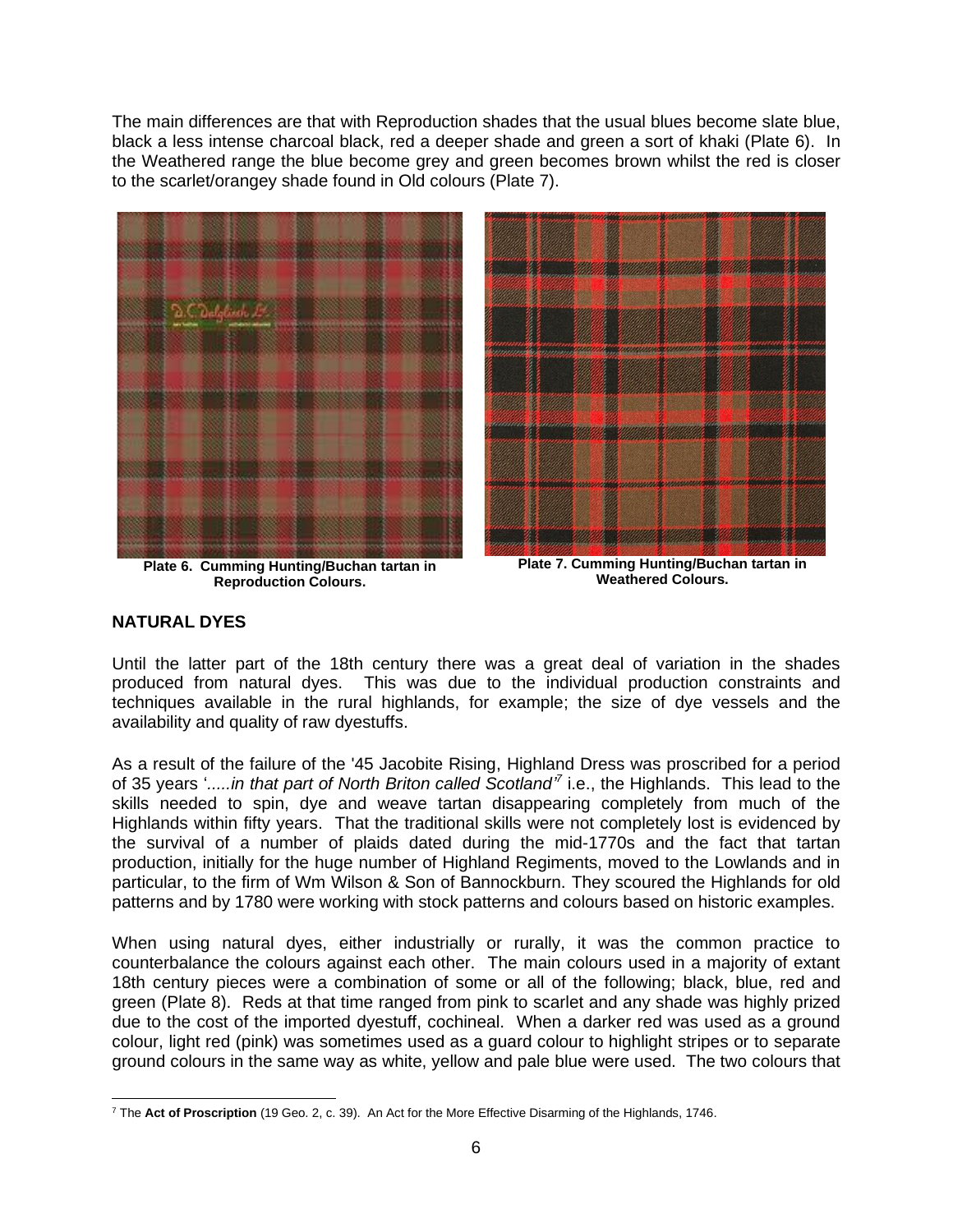seem to have varied least were green and blue, the former usually being an olive shade whilst blue was often a mid-dark navy. Wilsons continued to use their colours in much the same way as the earlier rural dyers with mid greens juxtaposed by darker reds and blues (Plate 9).



**Plate 8. An 18th century plaid in natural dyes.** © The Author



**Plate 9. Wilsons' plaids c1828-40 in natural dyes.** © The Author